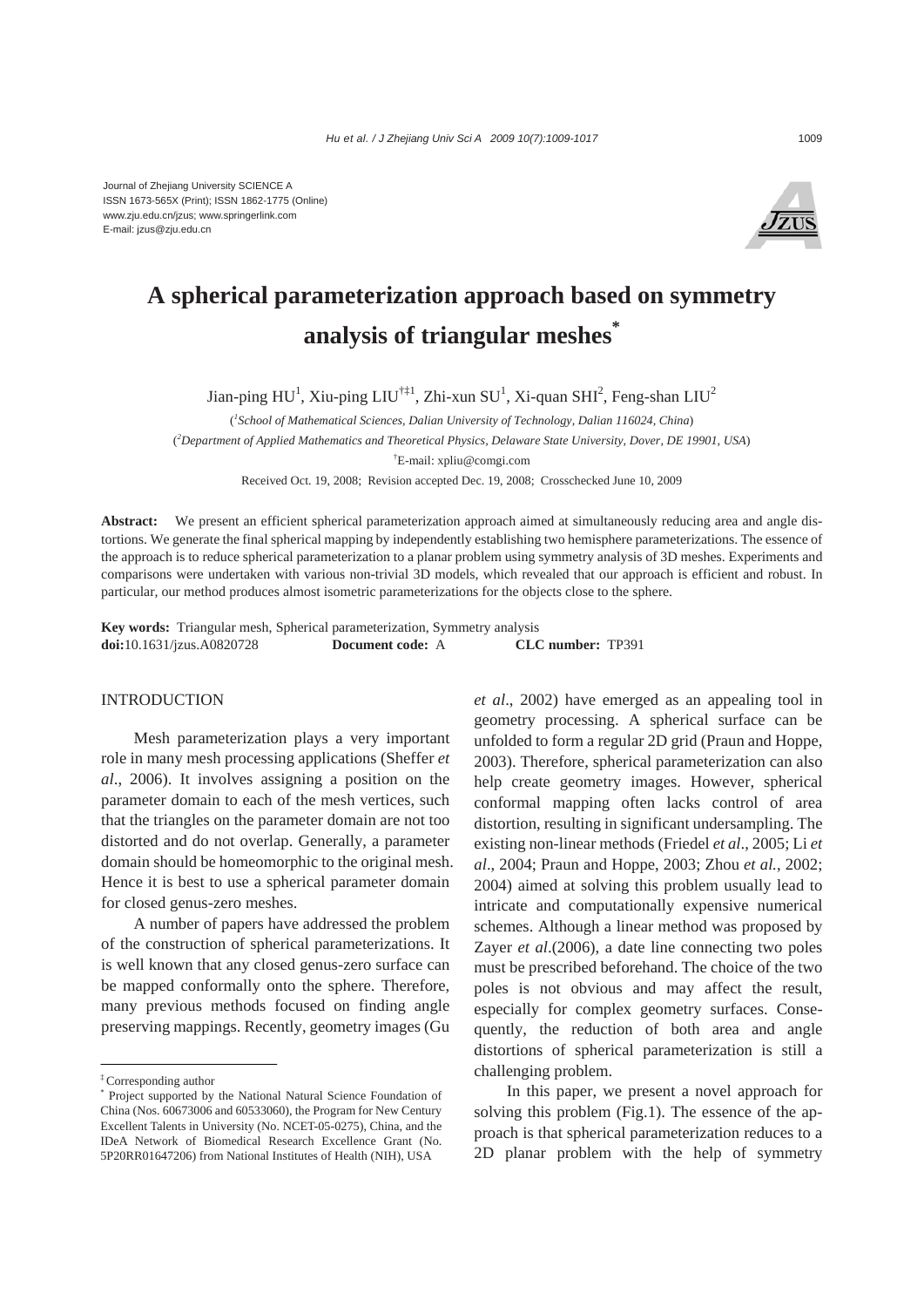analysis of triangular meshes. With this simplification, we can incorporate the existing quasi-harmonic maps (Zayer *et al*., 2005a) into our frame to construct low distortion spherical parameterizations. The primary advantages of our algorithm are: (1) Quality: The parameterizations generated by our algorithm have low distortion both in angles and areas. In particular, our approach produces almost isometric parameterizations for the objects close to the sphere; (2) Efficiency: The computation time of our method is dominated only by solving sparse linear systems. In general we can parameterize meshes containing tens of thousands of triangles in a few seconds.



**Fig.1 Stages of our approach for the Triceratops model. (a) Split the model into two pieces. The highlighted curve is the cut seam; (b) Establish two hemispherical parameterizations (HMPs) with both low area and angle distortions. Above: two initial HMPs**; **Below: improvements on the two initial HMPs; (c) Stitch two HMPs together smoothly to generate the final spherical mapping** 

## **Motivation and overview**

Our work is based on the crucial observation that a sphere has reflective symmetry about any plane through the center; hence the reflective symmetry of spherical parameterization can capture distortion in some sense. The ideal case is that spherical parameterizations should reflect the symmetry of the models completely. Therefore, if we split a closed genus-zero mesh into two pieces with the optimal reflective symmetry, then each piece can be independently parameterized onto the corresponding hemisphere with the lowest distortion. Noting that each piece resulting from the split is topologically equivalent to a disk, and stereographic projection is a bridge between the planar and spherical parameterization, we can construct each hemispherical parameterization (HMP) with low distortion using existing quasi-harmonic map techniques developed for planar parameterization. To generate the final smooth mapping, we stitch the two HMPs together by Laplacian smoothing on the sub-patch around the cut seam.

## RELATED WORKS

In the last decade, many studies have been carried out on mesh parameterization (Floater and Hormann, 2005; Sheffer *et al*., 2006). In the following, we briefly review related works on spherical parameterization in relation to the type of parametric distortion that is minimized.

Early spherical parameterization techniques (Alexa, 2000; Isenburg *et al*., 2001) attempted to extend the graph embedding method of Tutte (1963) to spheres. They did not preserve any shape properties of the input mesh. Another approach (Shapiro and Tal, 1999), without considering distortion, depended on multi-resolution techniques. It firstly embeds base mesh onto the sphere which is generated by simplifying the original model, and then adds back the vertices progressively.

Many approaches attempt to construct angle preserving spherical mappings (Haker *et al*., 2000; Gotsman *et al*., 2003; Sheffer *et al*., 2003; Gu *et al*., 2004; Hu *et al*., 2004; Saba *et al*., 2005; Kharevych *et al*., 2006; Li *et al*., 2006; Liu *et al*., 2008). Haker *et al*.(2000) generated spherical conformal mappings by lifting the planar angle preserving parameterizations to a sphere through stereographic projection. An elegant theory was proposed by Gotsman *et al*.(2003) extending the planar dirichlet energy to a sphere. Unfortunately, it does not provide an efficient way to solve the resulting quadratic system. Although not mentioned in their research, Gu *et al.*(2004) used projected Gauss-Seidel to solve the nonlinear system. Saba *et al*.(2005) pointed out that the projected Gauss-Seidel iterations decrease the residual for only a finite number of iterations. They proposed a practical method combining projected Gauss-Seidel iteration with nonlinear minimization to obtain the final solution.

To avoid the additional constraints involved in solving the spherical dirichlet energy problem, Friedel *et al*.(2005) modified the discrete energy function accounting for the particularities of the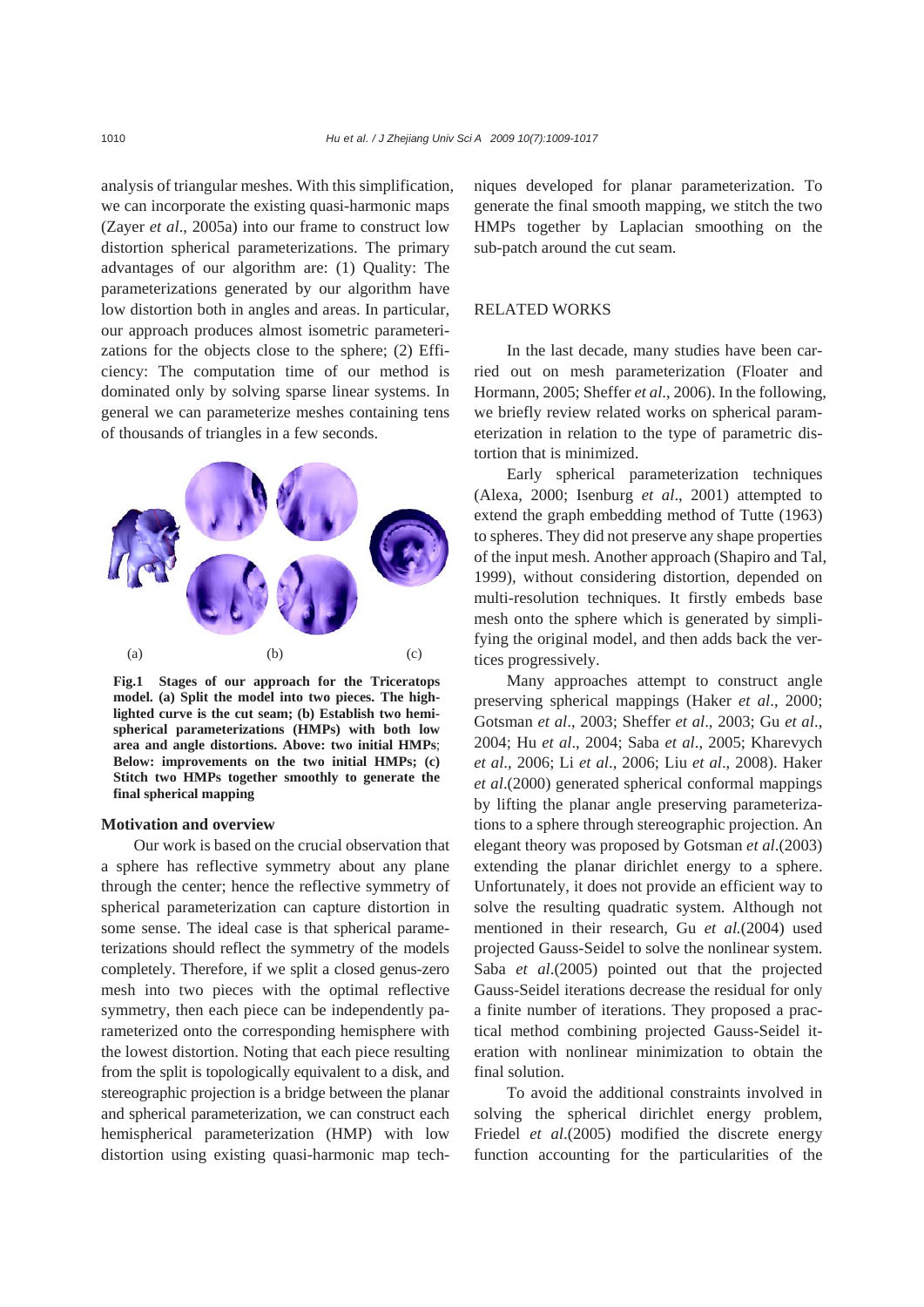spherical setting, and blended angle and area measures to control distortion. The approaches of Praun and Hoppe, 2003; Zhou *et al*., 2002; 2004; Li *et al*., 2004) related to the goal in this study are based on multi-resolution techniques similar to the method of Shapiro and Tal (1999). Praun and Hoppe (2003) extended the stretch defined in the plane by Sander *et al.*(2001) to a sphere. When progressively adding back the vertices, they used a nonlinear optimization method to minimize the spherical stretch. A linear approach directly aimed at balancing angle and area distortions was proposed by Zayer *et al*.(2006). They firstly cut the mesh along a date line connecting two poles prescribed by the user and computed a conformal mapping in the curvilinear coordinates, then used scalar quasi-harmonic maps to reduce the area distortion.

# SPLIT OF MESHES ACCORDING TO SYMMETRY ANALYSIS

The first processing stage in our approach consists of splitting the surface into two disk-like patches. We introduce a novel splitting method based on the optimum reflective symmetry plane of input models. In essence, it is directly related to the technique of symmetry analysis. It has been carefully studied for decades (Mitsumoto *et al*., 1992) and is still an active research field (Pauly *et al*., 2008). Symmetry is one of the basic features of many natural and man-made objects, and can be used to guide reconstruction, shape retrieval and classification, mesh segmentation, and so on. Consequently, symmetry analysis plays an important role in computer vision and computational geometry.

Recently, Mitra *et al.*(2006) detected partial and approximate symmetries using a sampling approach to accumulate local evidence of pair wise symmetries in a transformation space. They then used it for shape symmetrization (Mitra *et al.*, 2007). However, their approach focused on finding perfect symmetries of shapes. The objective of our work is to compute the optimum reflective plane for all models (even if they have no perfect reflective symmetries). So we use the reflective symmetry descriptor technique (Kazhdan *et al.*, 2003) of 3D meshes to reach our goal. The descriptor represents a measure of reflective symmetry for an arbitrary 3D model for all planes through the centroid. We can regard the plane corresponding to the minimum measure as the optimum reflective plane. Given a plane through the centroid, the measure can be computed by the *L*2-difference between the density function *f* and its reflection *γ*(*f*), i.e.,

$$
SM(f,\gamma) = \|f - \gamma(f)\|,
$$

where *f* is constructed by transforming the 3D model into 3D function sampled on a regular voxel grid. It is defined by

$$
f(\mathbf{x}) = \exp(-D^2(\mathbf{x})/R^2),
$$

where  $D(x)$  is the Euclidean distance transform, giving the distance from  $x$  to the nearest point on the model *M* and *R* is the average distance from a point on *M* to the centroid.  $D(x)$  can be computed by the efficient algorithm of Meijster *et al.*(2000) in the regular voxel grid.

Now we can split the model according to the optimum symmetry plane. As for symmetrical models, the intersection curve between the plane and the models can be regarded as the cut seam (Fig.1a). However, it is not reasonable to use this simple split method for unsymmetrical models. In fact, there are more intersection closed curves for some complex objects. It is evident that a split regarding any of them as the cut seam will destroy the symmetry. Consequently, we propose an alternative way to account for the symmetry of unsymmetrical models (Fig.2). The method depends on the well known Voronoi diagram concept. It can be described briefly as follows:



**Fig.2 The split of the unsymmetrical Blob model. (a) Extract the optimum symmetry plane; (b) Find the two most symmetrical vertices for the optimum symmetry plane on the mesh model; (c) Generate the Voronoi diagram of the two vertices**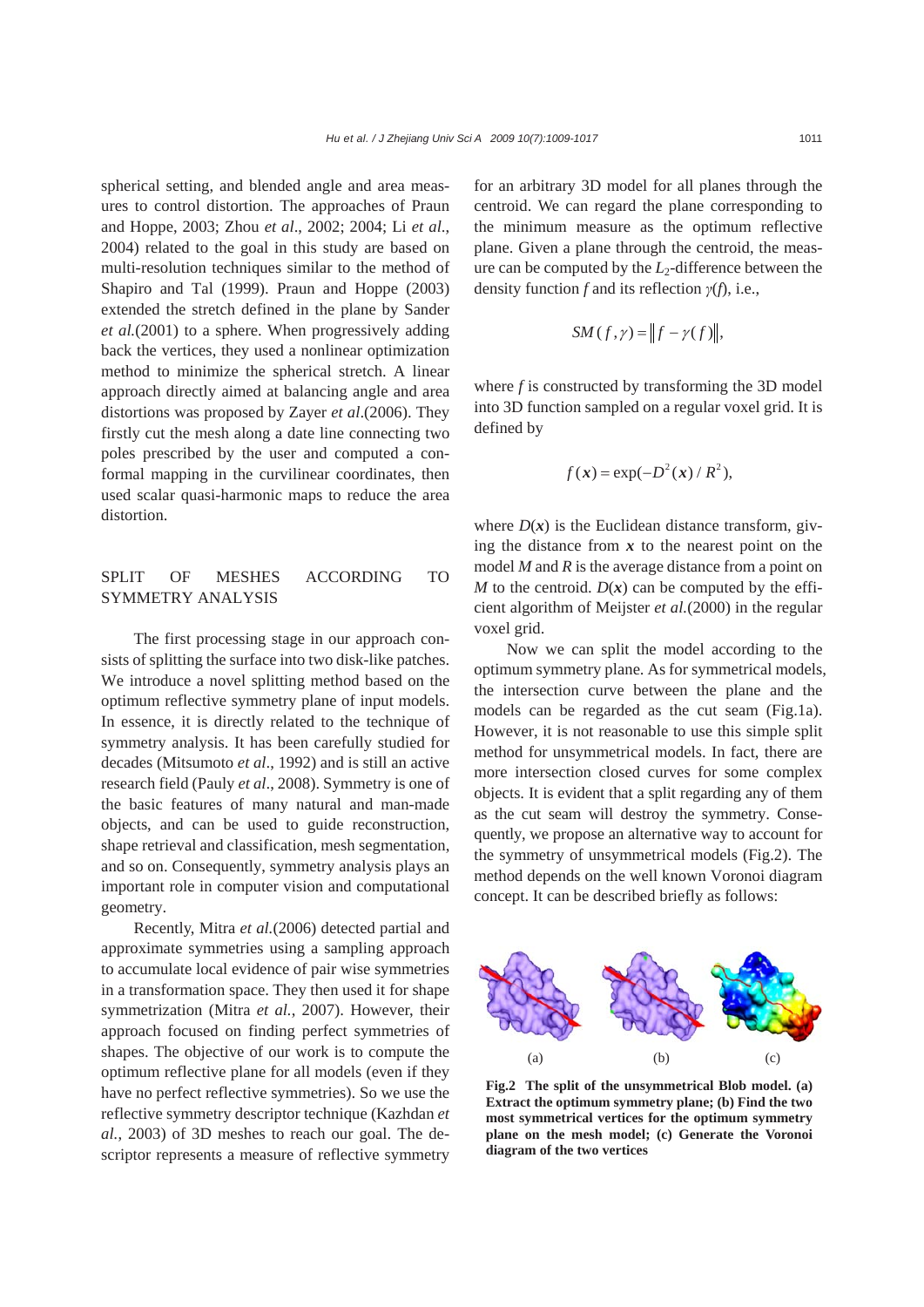(1) Find the two most symmetrical vertices in the mesh for the optimum symmetry plane as the seeds of the Voronoi diagram. For each vertex *v* of the mesh, we first compute the symmetry point *s* with respect to the optimum symmetry plane in  $R<sup>3</sup>$ . Then we find the closest vertex  $v^*$  of *s* on the mesh using the above Euclidean distance transform. We define a symmetry measure for the two vertices  $v$  and  $v^*$  as their Euclid distance. The two vertices corresponding to the minimum measure are chosen as the seeds of the Voronoi diagram.

(2) Use the efficient fast marching method to compute the Voronoi diagram of the two vertices (Kimmel and Sethian, 1999). The Voronoi edge can be regarded as the final cut seam.

The intuition for this method is that it can split a symmetrical object into two symmetrical parts. Accordingly, it accounts for not only the symmetry measure but also the complex structure of unsymmetrical objects.

## LOW DISTORTION HMP

Our approach for the construction of low distortion HMP starts from an initial HMP, and then uses quasi-harmonic maps to reduce both area and angle distortions. The key ingredient in this step is how to incorporate the quasi-harmonic maps developed for planar parameterization into our spherical setting.

# **Initial HMP**

The main tools are the most widely known mean value coordinates approach (Floater, 2003) and stereographic projection for the construction of the initial HMP. We first map the boundary vertices of the 3D piece into a 2D convex polygon with vertices on a unit circle. Then we solve a sparse linear system with the following equations about interior vertices:

$$
\sum_{j} w_{ij} (\boldsymbol{x}_{j} - \boldsymbol{x}_{i}) = 0, \, i \in \text{interior vertices}, \quad (1)
$$

where  $\{x_i\}$  are vertices corresponding to the one ring neighbors of  $\{x_i\}$  in the parameterization, and  $\{w_{ii}\}$ are mean value coordinate weights. This computationally simple procedure produces a valid shape preserving planar parameterization.

An initial HMP can be generated by lifting the unit disk parameterization to the hemisphere according to the inverse stereographic projection. Although stereographic projection may produce fold-overs in the discrete case (Sheffer *et al*., 2006), we can guarantee the objectivity by mapping a unit disk to a hemisphere. It is obvious that for arbitrary triangles in the unit disk, their images on the sphere are always in the same order.

#### **Improvement of the initial HMP**

Recently Zayer *et al*.(2005a; 2005b) proposed tensorial quasi-harmonic maps to reduce the distortion of planar parameterization. The essence of the approach is to introduce a piecewise tensor field that locally mimics the Jacobian of the initial map from a given planar configuration to the surface in 3D. It mimics the original 3D shape not only in angles but also in areas as the tensor captures the properties of the Jacobian of the initial map. In effect, it tries to find the most isometric mapping in a least squares sense. In the spherical setting, Zayer *et al*.(2006) pointed out that it is not obvious how to incorporate the Jacobian of the initial spherical mapping into the curvilinear coordinate setting. In our frame, we can easily incorporate the Jacobian of the initial mapping to reduce the distortion.

In fact, the initial HMP can be decomposed into two mappings: One is the stereographic projection *s* −1 from the hemisphere to the unit disk; The other is the mapping *g* from the unit disk to the piece *P* (Fig.3). Now, our aim is to construct a quasi-harmonic map *f* from the unit disk to itself so that *s*°*f* exactly mimics the behavior of *g*. The quasi-harmonic map *f* can be computed by solving the quasi-harmonic equation:  $div(Cgrad*f*)=0$ , where *C* is the Jacobian of *f*. A direct discretization based on an extension of the mean value coordinates yields the same form equations as Eq.(1) for the interior vertices.  $w_{ij}$  is recomputed by the Jacobian tensor *C* (Zayer *et al.*, 2005a). The key to the construction of the quasi-harmonic map is the generation of the Jacobian *C*.

We now describe how we compute the Jacobian  $C$  in our setting. Let us consider a single triangle  $T_0$  in the piece *P* (Fig.3). To make the mapping  $s \circ f$  mimic the behavior of *g*, we have the following equation according to a simple computation of their deformations: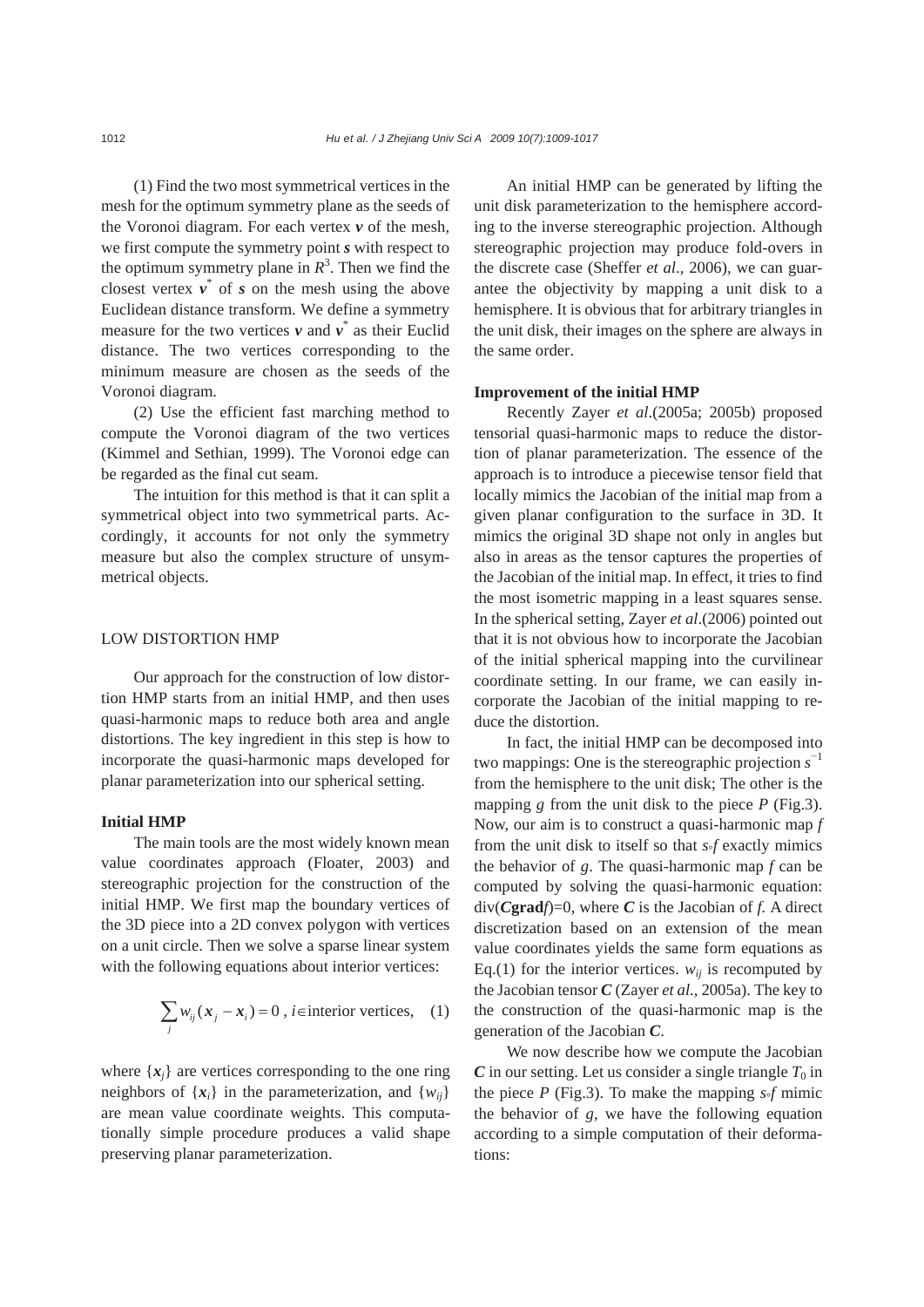

**Fig.3 Improvement of the initial HMP** 

The triangle  $T_0$  is located in the piece  $P$ ,  $T_1$  and  $T_2$  are both triangles in the unit disk, while the triangle  $T_3$  is on the hemisphere.  $T_1$ corresponds to  $T_0$  under the mapping *g*, while *f* maps  $T_1$  to  $T_2$  and *s* maps  $T_2$  to  $T_3$ . Jac() denotes the Jacobian. *U* and *x* are both points in the unit disk

$$
\mathrm{d}U^{\mathrm{T}}\mathbf{J}^{\mathrm{T}}\mathbf{J}\mathrm{d}U\mathrm{d}U^{\mathrm{T}}(\mathbf{K}C)^{\mathrm{T}}(\mathbf{K}C)\mathrm{d}U.
$$

Therefore, the Jacobian *C* of the new mapping *f* should satisfy:

$$
(\boldsymbol{KC})^{\mathrm{T}}(\boldsymbol{KC}) = \boldsymbol{J}^{\mathrm{T}}\boldsymbol{J}.
$$

Since  $J^T J$  and  $K^T K$  are both the first fundamental form matrices which are symmetrical positive definite, we can compute their square roots *A* and *B* respectively, i.e.,  $J<sup>T</sup>J = AA$ ,  $K<sup>T</sup>K = BB$ . Then we get  $C = B<sup>-1</sup>A$ .

The matrix *A* can be computed by the initial HMP. Noting that stereographic projection is a conformal mapping, we can compute *B* by  $K^T K = \tau I = BB$ , where *I* is the unit matrix and  $\tau$  is the scalar factor, i.e., the triangle area ratio between the triangles  $T_3$  and  $T_2$ . But unfortunately, the triangle  $T_2$  is unknown. We use the triangle area ratio between  $T_3$  and  $T_1$  as an alternative and derive satisfactory results. This is not surprising since the singular values of the Jacobian of the stereographic projection *s* vary from 1 to 2 in the unit disk. The variation between  $T_1$  and  $T_2$  for each iteration will not result in an obvious change in the scale factor *τ.* 

Our HMP can be further improved by iteratively resolving the same form sparse linear system Eq.(1) until convergence. In our implement, three to five iterations were used which appeared to be sufficient.

## SMOOTHING AROUND THE CUT SEAM

In previous sections, we have described how to

generate two HMPs that are low both in angle and area distortions. The two HMPs are combined by the common boundary. However, it is clear from Fig.4 that some distortions have been caused near the cut seam. To reduce such distortions, we define a sub-patch around the cut seam by choosing its five ring neighborhoods, then perform Laplacian smoothing on the sub-patch (similar to Zayer *et al*.(2006)). Although the Laplacian smoothing is designed to reduce only angle distortion, the area distortion does not increase too much in our setting as the sub-patch has low area distortion before smoothing. To avoid fold-overs, we restrict the new vertex inside its kernel on the sphere. The smoothing is repeated until a fixed number of iterations are reached. Generally, five iterations give good results (Fig.4).



**Fig.4 Texture mapping effect of Laplacian smoothing applied to the Skull model. (a) Before smoothing; (b) After smoothing. The comparison of the zoom-in near the cut seam shows that the two HMPs are well stitched**

## RESULTS AND DISCUSSION

We implemented the above algorithm on a 3.2 GHz PC with 2 G RAM. To solve a linear system, we used the backslash operator of Matlab version 7.2. The size of the test models varied from 5660 to 149524 triangles. The split step took between 1.5 and 3.6 s. The runtime for solving the sparse linear systems was in the order of a few seconds. In the final smoothing step, the time varied from 0.05 to 0.8 s. Table 1 summarizes the total runtime of our approach.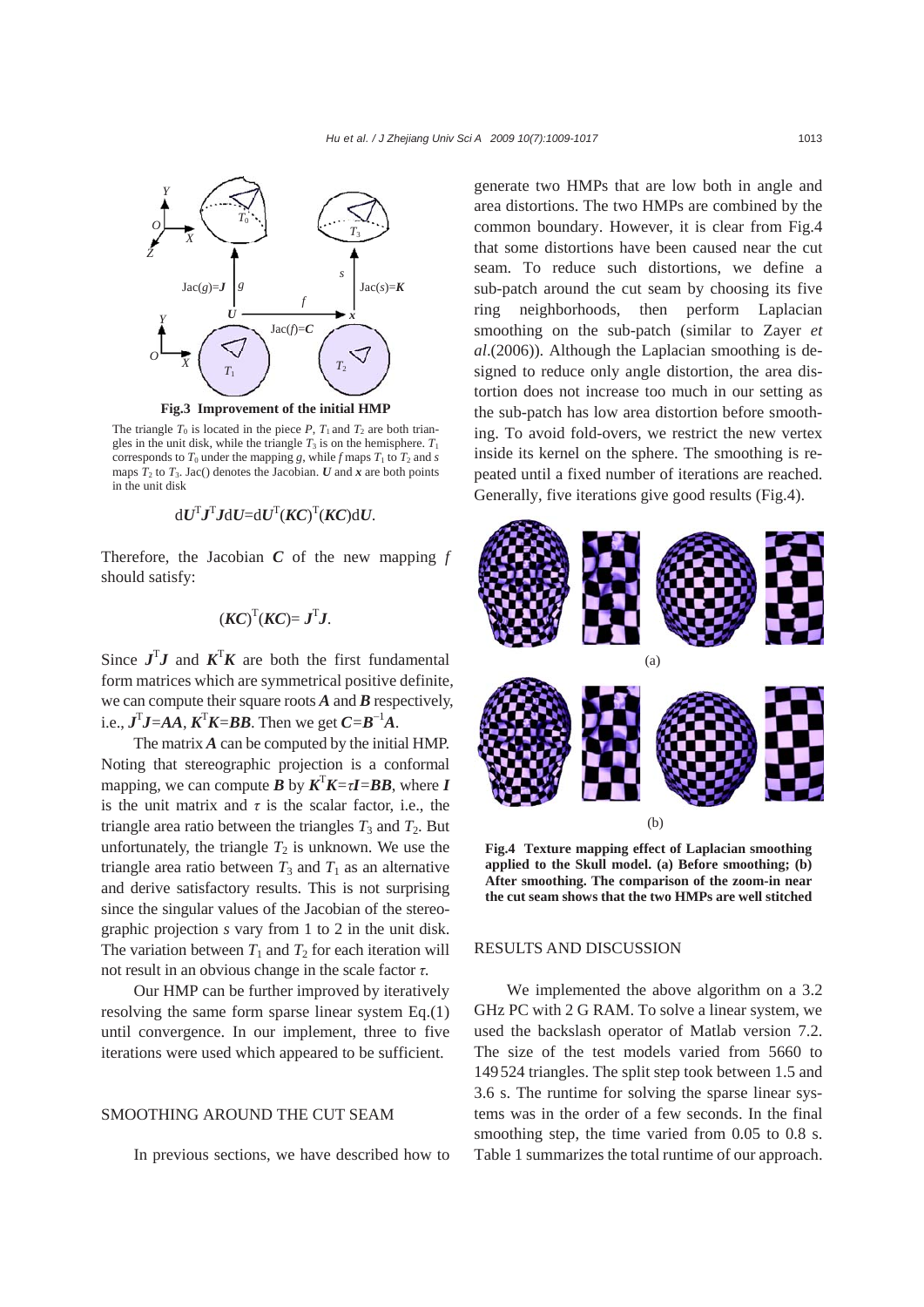|                                                                       | Model Triangles Method |       | Angle<br>distortion | Area<br>distortion | Time(s) |
|-----------------------------------------------------------------------|------------------------|-------|---------------------|--------------------|---------|
| Skull<br>(Fig.7)                                                      | 40000                  | Ours  | 0.12                | 0.07               | 6.9     |
|                                                                       |                        | Zayer | 0.21                | 0.10               | 4.7     |
|                                                                       |                        | Saba  | 0.16                | 0.52               | 115.6   |
| Hygeia<br>(Fig.7)                                                     | 53736                  | Ours  | 0.11                | 0.10               | 8.8     |
|                                                                       |                        | Zayer | 0.17                | 0.12               | 6.9     |
|                                                                       |                        | Saba  | 0.18                | 0.38               | 160.1   |
| Gar-<br>goyle<br>(Fig.7)                                              | 20000                  | Ours  | 0.39                | 0.46               | 4.4     |
|                                                                       |                        | Zayer | 0.41                | 0.52               | 2.6     |
|                                                                       |                        | Saba  | 0.32                | 1.09               | 92.1    |
| Man-<br>body<br>(Fig.7)                                               | 35998                  | Ours  | 0.54                | 0.82               | 6.5     |
|                                                                       |                        | Zayer | 0.58                | 0.87               | 4.3     |
|                                                                       |                        | Saba  | 0.26                | 1.38               | 198.0   |
| Bimba<br>(Fig.8)                                                      | 149524                 | Ours  | 0.29                | 0.32               | 27.9    |
|                                                                       |                        | Saba  | 0.23                | 1.02               | 1425.9  |
| Bunny<br>(Fig.9)                                                      | 69666                  | Ours  | 0.23                | 0.28               | 11.9    |
|                                                                       |                        | Zayer | 0.27                | 0.41               | 9.3     |
| Zarran the mathed of Zarran at al (2006). Sokey the mathed of Soke at |                        |       |                     |                    |         |

**Table 1 Performance comparison of different methods**

Zayer: the method of Zayer *et al.*(2006); Saba: the method of Saba *et al.*(2005)

To evaluate the visual quality of a spherical parameterization, we used the parameterization to map the normals of the original model to the sphere, and to map a spherical chessboard texture (Fig.5a) to the original model. A spherical chessboard texture can be generated by mapping a regular quadrilateral chessboard to a sphere according to polar coordinates. For a quantitative evaluation of a spherical parameterization we determined the area and angle distortions as follows:

$$
Dist_{\text{area}} = \sum_{i} \left| A(T_i) / \sum_{T_j \in M} A(T_j) - A(T_i^*) / \sum_{T_j^* \in M^*} A(T_j^*) \right|,
$$
  

$$
Dist_{\text{angle}} = \frac{1}{3F} \sum_{i} \sum_{j=1}^{3} \left| \theta_{ij} - \theta_{ij}^* \right|,
$$

where  $Dist_{area}$  is taken over all the triangles  $T_i$  and



**Fig.5 Texture mapping results of our method. (a) Spherical chessboard texture; (b) Hygeia model; (c) Mannequin model; (d) Bunny model** 

 $T_i^*$  of the original mesh *M* and the parameterization  $M^*$ , respectively, *Dist*<sub>angle</sub> is taken over all the angles  $\theta_{ij}$  and  $\theta_{ij}$ <sup>\*</sup> of the triangles of *M* and *M*<sup>\*</sup>, respectively, *F* is the total number of triangles of *M*, and *A*() denotes the triangle area.

All the results (Fig.1, Figs.4~9, Table 1) demonstrated that our approach has low distortion both in angles and areas. In particular, our work produces almost isometric parameterizations for the objects close to the sphere (Fig.7: Skull and Hygeia). Furthermore, the resulting solutions are valid in that they have no triangle fold-overs. Currently, we cannot claim that properties of our approach have any general validity. The main reason is that the weight  $w_{ii}$ generated by a general tensor matrix *C* is not always positive when improving two HMPs using the quasi-harmonic maps. But because the positivity of weights about convex combination maps is only a sufficient condition and given the good properties of quasi-harmonic maps (Zayer *et al*., 2005a), general validity is quite likely. Fig.6 shows the parameterization sensitivity for two chosen seeds for the unsymmetrical Blob model using our method. It can be seen that parameterization using the split of the Voronoi diagram of the two most symmetrical points has lower distortion.

We compared our method to the practical approach of Saba *et al*.(2005) (Figs.7 and 8, Table 1), which aims to solve the minimizing problem of the spring dirichlet energy using a nonlinear optimized method on the sphere. For complex objects, their results have lower angle distortion while our results clearly have lower area distortion (Fig.7: Gargoyle and Manbody, Fig.8). We believe that these results arise from the fact that the isometric spherical maps exist only for objects with similar shapes to the



**Fig.6 The parameterization sensitivity for two seed choices for the unsymmetrical Blob model using our method. (a) One is a random point; the other is its furthest point on the mesh; (b) The two most symmetrical points; (c) Texture mapping corresponding to (a). Angle distortion 0.31, area distortion 0.23; (d) Texture mapping corresponding to (b). Angle distortion 0.19, area distortion 0.22**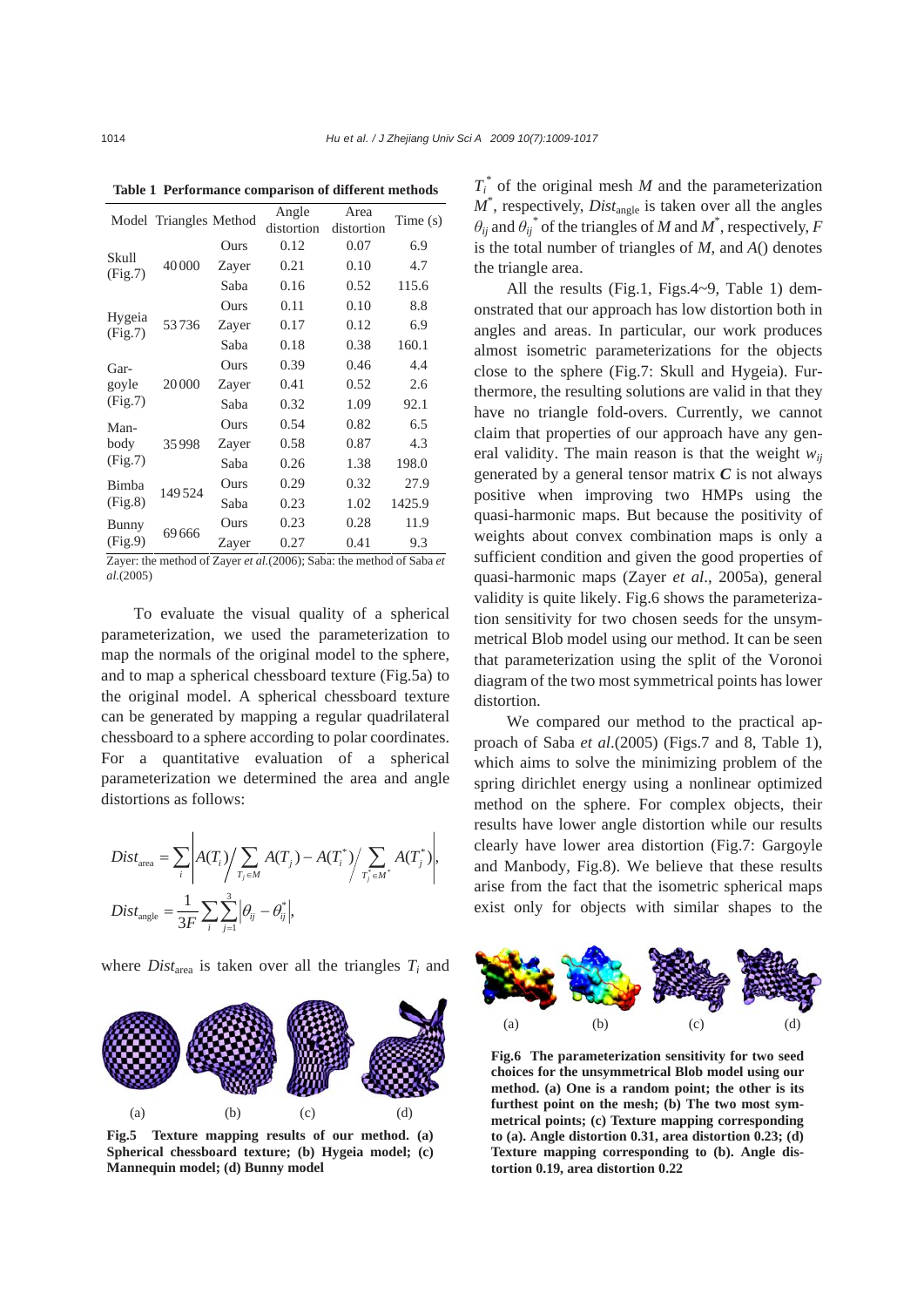

**Fig.7 Parameterization comparison. (a) The original models. From top: Skull, Hygeia, Gargoyle and Manbody; (b) The method of Saba** *et al.***(2005); (c) The method of Zayer** *et al.***(2006); (d) Our method** 



**Fig.8 Parameterization and remeshing comparison for the Bimba model. (a) The method of Saba** *et al.***(2005). In the remeshing result, one shoulder has been undersampled; (b) Our method** 



**Fig.9 Parameterization and remeshing comparison for the Bimba model. (a) The method of Zayer** *et al.***(2006). In the remeshing result, the two ears have been undersampled; (b) Our method** 

sphere, while the conformal spherical maps exist for any closed genus-zero objects.

We also compared our approach to a linear method aimed at balancing angle and area distortions (Zayer *et al*., 2006) (Figs.7 and 9, Table 1). As mentioned above, the choice of two poles in their method is not obvious. An additional advantage of our approach is that the cut seam generated by the optimal symmetry plane provides a good guideline for the selection of the date line. However, it is hard to quantify because the approach is sensitive to this choice as illustrated in Fig.10. In all test objects, we note that with careful choice of two poles on the cut seam their method often produces good results. But even so, our results still have lower distortion than theirs both in angles and areas. We believe the reason is that our method improves the spherical mapping using quasi-harmonic maps incorporating the Jacobian of the initial mapping.



**Fig.10 Parameterization comparison for different date lines of Zayer** *et al.***(2006). (a) Angle distortion 0.38, area distortion 0.43; (b) Angle distortion 0.41, area distortion 0.51** 

Our low area and angle distortion spherical parameterizations can be used to create geometry images and can also be used to create remeshed geometry. We considered remeshing using subdivision connectivity triangulations since it is both a convenient way to illustrate the properties of a parameterization and an important subject. We have developed two remeshing strategies (Fig.11). One is to map a nearly uniform icosahedron subdivision at different levels on the sphere back to an object surface. The other is to construct an adaptive subdivision remeshing of the icosahedron on the sphere according to the guaranteed error bound in order to keep the number of triangles small and avoid the overhead of subdividing the mesh to a fine level. Figs.8 and 9 show the comparison between our approach and some state of the art methods using the same uniform remeshing strategy (the uniform subdivision level is 5). Our results produced a much better remeshed geometry,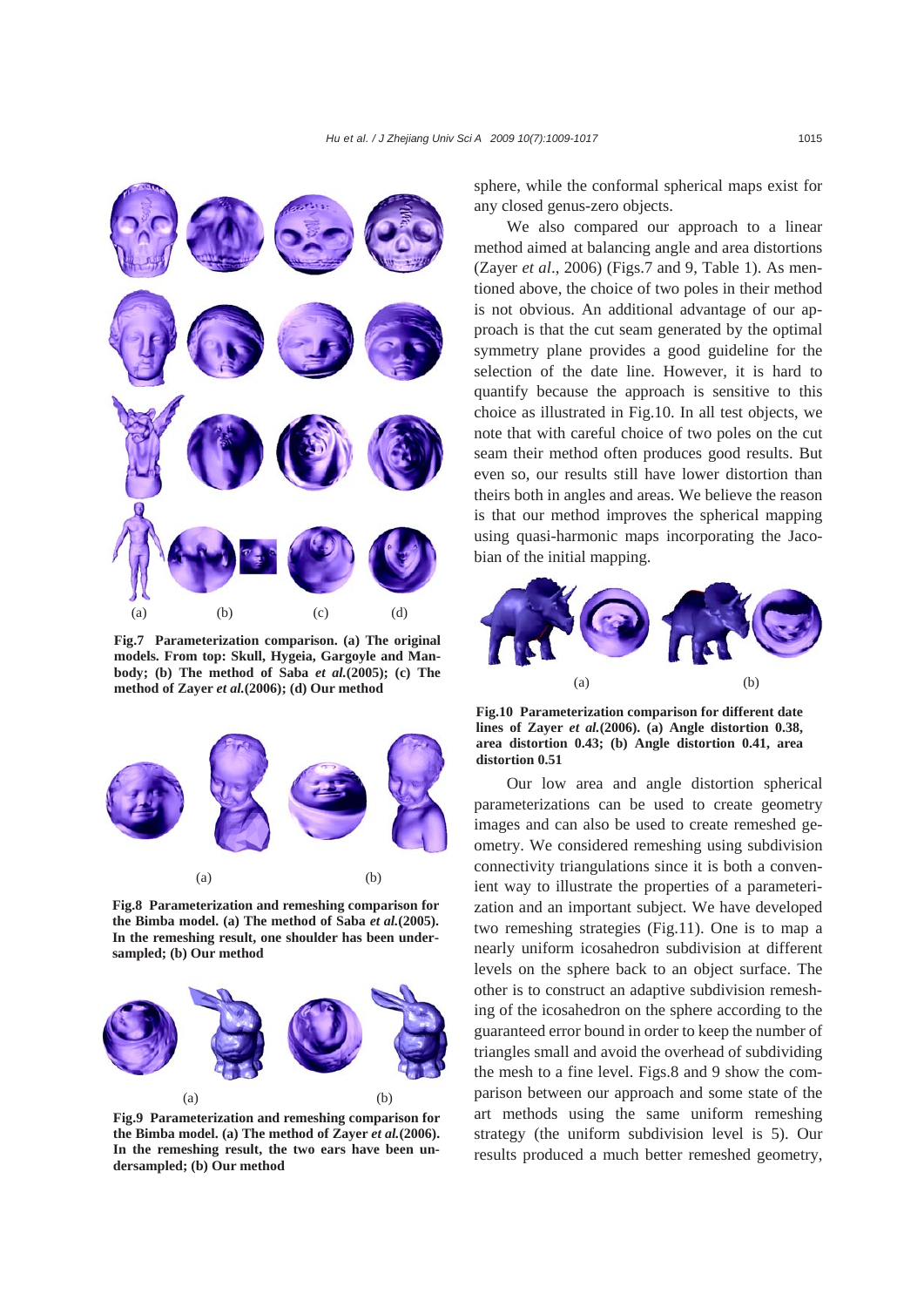

**Fig.11 Remeshing results by our parameterizations. (a) The uniform remeshing results of the Skull model at the 0, 3rd, 5th, 6th subdivision level of the icosahedron on the sphere; (b) The adaptive remeshing results of the icosahedron on the sphere for different models (from left: Hygeia, Skull, Gargoyle, and Blob) with the guaranteed error bound (0.005). The error bound has been normalized by the bounding box diagonals of the models** 

while the methods of Saba *et al*.(2005) and Zayer *et al*.(2006) led to some undersampling.

# **CONCLUSION**

Given a closed genus-zero triangular mesh, we have presented an efficient spherical parameterization approach aimed at simultaneously reducing area and angle distortions. According to symmetry analysis, the low distortion spherical parameterization is generated by the independent construction of two HMPs. The time of our approach is dominated only by solving sparse linear systems. Experiments and comparisons reveal that our approach is robust and efficient.

It is important to note that our method is heuristic and is supported by numerical results. Currently we are not able to support it by rigorous mathematical theories.

# **References**

- Alexa, M., 2000. Merging polyhedral shapes with scattered features. *The Vis. Comput.*, **16**(1):26-37. [doi:10.1007/ PL00007211]
- Floater, M.S., 2003. Mean value coordinates. *Comput. Aided Geometric Des.*, **20**(1):19-27. [doi:10.1016/S0167-8396 (03)00002-5]
- Floater, M.S., Hormann, K., 2005. Surface Parameterization: a Tutorial and Survey. Dodgson, N.A., Floater, M.S., Sabin, M.A. (Eds.), Advances in Multiresolution for Geometric Modeling. Springer-Verlag, Heidelberg, p.157-186. [doi:10.1007/3-540-26808-1\_9]
- Friedel, I., Schröder, P., Desbrun, M., 2005. Unconstrained Spherical Parameterization. ACM SIGGRAPH Technical Sketches, ACM, New York, USA. [doi:10.1145/1187112. 1187274]
- Gotsman, C., Gu, X., Sheffer, A., 2003. Fundamentals of Spherical Parameterization for 3D Meshes. Computer Graphics Proc., Annual Conf. Series, ACM, New York, USA, p.358-364. [doi:10.1145/882262.882276]
- Gu, X., Gortler, S.J., Hoppe, H., 2002. Geometry Images. Proc. 29th Annual Conf. on Computer Graphics and Interactive Techniques, ACM, New York, USA, p.355-361.
- Gu, X., Wang, Y., Chan, T.F., Thompson, P.M., Yau, S.T, 2004. Genus zero surface conformal mapping and its application to brain surface mapping. *IEEE Trans. Med. Imaging*, **23**(8):949-958. [doi:10.1109/TMI.2004.831226]
- Haker, S., Angenent, S., Tannenbaum, S., Kikinis, R., Sapiro, G., Halle, M., 2000. Conformal surface parameterization for texture mapping. *IEEE TVCG*, **6**(2):181-189. [doi:10.1109/2945.856998]
- Hu, G., Fang, X., Peng, Q., 2004. Convex combination spherical parameterization. *J. Comput. Aided Des. Comput. Graph.*, **16**(5):632-637 (in Chinese).
- Isenburg, M., Gumhold, S., Gotsman, C., 2001. Connectivity Shapes. Proc. Conf. on Visualization. IEEE Computer Society, Washington, D.C., USA, p.135-142.
- Kazhdan, M., Chazelle, B., Dobkin, D., Funkhouser, T., Rusinkiewicz, S., 2003. A reflective symmetry descriptor for 3D models. *Algorithmica*: *Special Issue*, **38**(1):201- 225. [doi:10.1007/s00453-003-1050-5]
- Kharevych, L., Springborn, B., Schröder, P., 2006. Discrete conformal mappings via circle patterns. *ACM Trans. Graph.*, **25**(2):412-438. [doi:10.1145/1138450.1138461]
- Kimmel, R., Sethian, J.A., 1999. Fast Voronoi Diagrams and Offsets on Triangulated Surfaces. Proc. AFA Conf. on Curves and Surfaces. Vanderbilt University Press, Nashville, TN, p.193-202.
- Li, L., Zhang, D., Pan, Z., Shi, J., Zhou, K., Ye, K., 2004. Watermarking 3D mesh by spherical parameterization. *Comput. Graph.*, **28**(6):981-989. [doi:10.1016/j.cag. 2004.08.002]
- Li, Y., Yang, Z.W., Deng, J.S., 2006. Spherical parameterization of genus-zero meshes by minimizing discrete harmonic energy. *J. Zhejiang Univ. SCI. A*, **7**(9):1589-1595. [doi:10.1631/jzus.2006.A1589]
- Liu, X., Hu, J., Su, Z., Shi, X., 2008. Uniform quasi-conformal spherical parameterization. *J. Comput. Aided Des. Comput. Graph.*, **20**(5):618-624 (in Chinese).
- Meijster, A., Roerdink, J.B.T.M., Hesselink, W.H., 2000. A General Algorithm for Computing Distance Transforms in Linear Time. Goutsias, J., Vincent, L., Bloomberg, D.S. (Eds.), Mathematical Morphology and Its Applications to Image and Signal Processing, Kluwer, Boston, p.331-340.